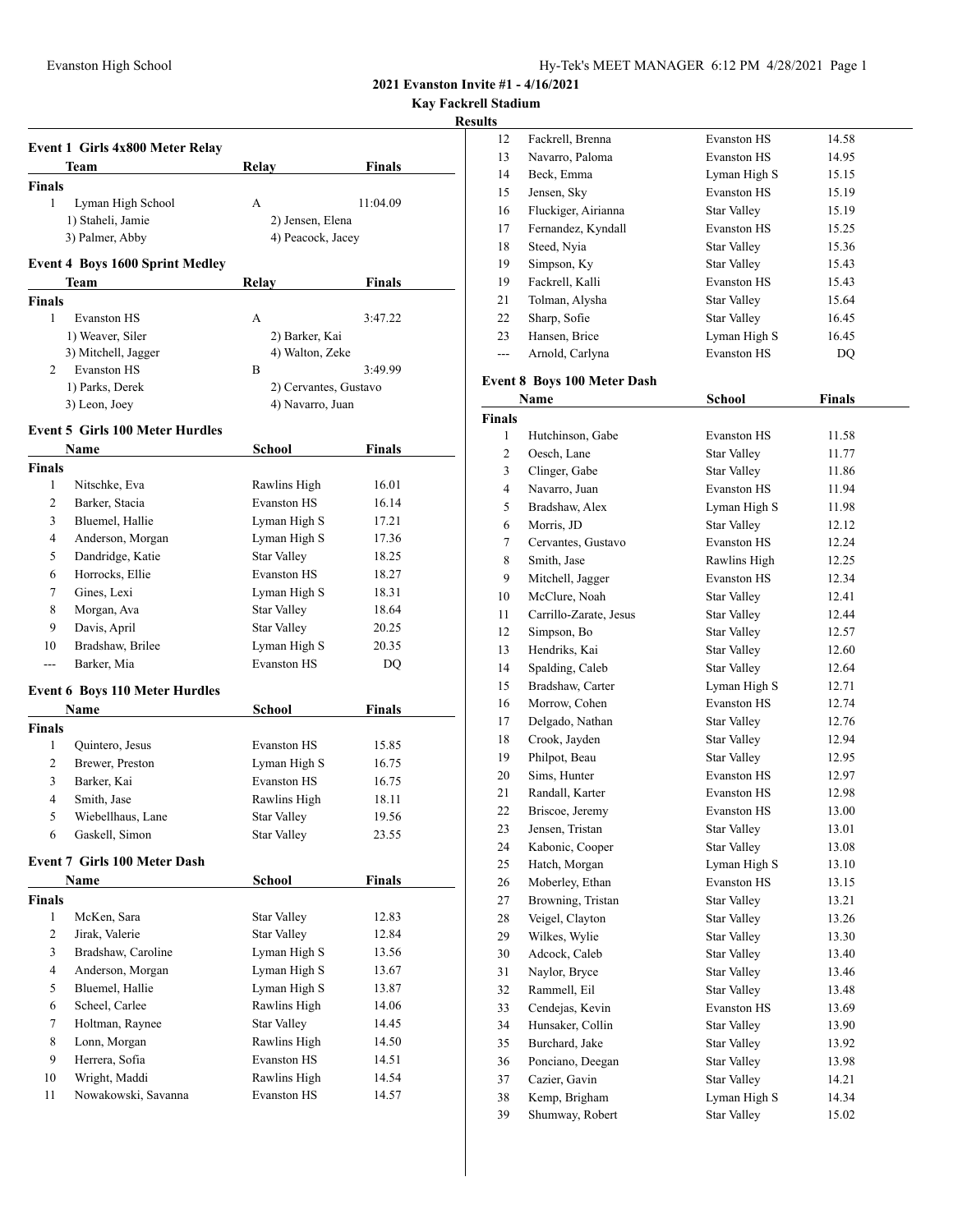**Kay Fackrell Stadium**

#### **Results**

| Finals  (Event 8 Boys 100 Meter Dash) |              |                              |                    |               |
|---------------------------------------|--------------|------------------------------|--------------------|---------------|
|                                       |              | Name                         | <b>School</b>      | <b>Finals</b> |
|                                       | 40           | Rhees, Quinlan               | <b>Star Valley</b> | 15.03         |
|                                       | 41           | Mcintosh, Keith              | <b>Evanston HS</b> | 17.73         |
|                                       |              | Event 9 Girls 1600 Meter Run |                    |               |
|                                       |              | Name                         | <b>School</b>      | <b>Finals</b> |
| <b>Finals</b>                         |              |                              |                    |               |
|                                       | 1            | Smith, Ryann                 | Rawlins High       | 5:38.66       |
|                                       | 2            | Williams, Lilly              | <b>Evanston HS</b> | 5:42.47       |
|                                       | 3            | Mavy, Eve                    | Star Valley        | 5:48.99       |
|                                       | 4            | Horrocks, Aubrey             | <b>Evanston HS</b> | 6:07.89       |
|                                       | 5            | Hale, Emmalee                | <b>Star Valley</b> | 6:13.96       |
|                                       | 6            | Conrad, Talia                | <b>Evanston HS</b> | 6:16.38       |
|                                       | 7            | Opitz, Kaelle                | Star Valley        | 6:21.06       |
|                                       | 8            | England, Jill                | <b>Star Valley</b> | 6:26.10       |
|                                       | 9            | Weiler, Lilian               | <b>Star Valley</b> | 6:40.54       |
|                                       | 10           | Bardkull, Kaia               | <b>Star Valley</b> | 6:46.34       |
|                                       | 11           | Winfield, Savannah           | <b>Evanston HS</b> | 6:50.65       |
|                                       | 12           | Sepos, Mallory               | <b>Evanston HS</b> | 6:56.50       |
|                                       | 13           | Swenson, Ethnee              | <b>Evanston HS</b> | 7:20.37       |
|                                       |              |                              |                    |               |
|                                       |              | Event 10 Boys 1600 Meter Run |                    |               |
|                                       |              | Name                         | School             | <b>Finals</b> |
| <b>Finals</b>                         |              |                              |                    |               |
|                                       | $\mathbf{1}$ | Fanos, Jesse                 | Lyman High S       | 4:50.46       |
|                                       | 2            | Johansson, Caleb             | Rawlins High       | 4:51.93       |
|                                       | 3            | Hunting, John                | <b>Star Valley</b> | 4:58.99       |
|                                       | 4            | Palmer, Jacob                | Lyman High S       | 5:03.59       |
|                                       | 5            | Baxter, Hyrum                | <b>Evanston HS</b> | 5:06.52       |
|                                       | 6            | Wirick, Zack                 | <b>Evanston HS</b> | 5:10.16       |
|                                       | 7            | Mecham, Braezden             | <b>Evanston HS</b> | 5:12.81       |
|                                       | 8            | Visser, Henk                 | <b>Star Valley</b> | 5:14.66       |
|                                       | 9            | Conrad, Noah                 | <b>Evanston HS</b> | 5:15.45       |
|                                       | 10           | Draney, Noah                 | Star Valley        | 5:18.67       |
|                                       | 11           | Mcdowell, Jamar              | <b>Evanston HS</b> | 5:20.71       |
|                                       | 12           | Hiatt, Cameron               | <b>Evanston HS</b> | 5:20.72       |
|                                       | 13           | Schwab, Steven               | Star Valley        | 5:21.67       |
|                                       | 14           | Buehler, Preston             | <b>Star Valley</b> | 5:23.63       |
|                                       | 15           | Skinner, Beau                | Star Valley        | 5:24.29       |
|                                       | 16           | Green, Schyuler              | <b>Evanston HS</b> | 5:30.73       |
|                                       | 17           | Strgar, Josh                 | <b>Star Valley</b> | 5:30.77       |
|                                       | 18           | Lorch, Peter                 | Star Valley        | 5:31.51       |
|                                       | 19           | Young, Braxton               | <b>Evanston HS</b> | 5:39.86       |
|                                       | 20           | Stahl, Gideon                | <b>Evanston HS</b> | 5:41.85       |
|                                       | 21           | Ovard, Riley                 | <b>Evanston HS</b> | 5:51.60       |
|                                       | 22           | Williams, Jamison            | Evanston HS        | 5:52.18       |
|                                       | 23           | Hyde, Aaron                  | <b>Star Valley</b> | 6:17.56       |
|                                       | 24           | Larson, Seth                 | Star Valley        | 6:18.91       |
|                                       | 25           | Optiz, Brennen               | <b>Star Valley</b> | 6:21.91       |
|                                       | 26           | Gibbons, Ryan                | Star Valley        | 6:23.52       |
|                                       | 27           | Heywood, James               | <b>Star Valley</b> | 6:24.59       |
|                                       | 28           | Francis, Croydon             | Evanston HS        | 6:25.25       |
|                                       | 29           | Tucker, Liam                 | <b>Star Valley</b> | 6:28.73       |

|                | Team                | Relav              | Finals |
|----------------|---------------------|--------------------|--------|
| <b>Finals</b>  |                     |                    |        |
| 1              | Star Valley HS      | А                  | 51.03  |
|                | 1) Morgan, Ava      | 2) Merritt, Kammi  |        |
|                | 3) Jirak, Valerie   | 4) McKen, Sara     |        |
| $\overline{c}$ | <b>Evanston HS</b>  | А                  | 56.47  |
|                | 1) Fackrell, Brenna | 2) Fackrell, Kalli |        |
|                | 3) Herrera, Sofia   | 4) Blair, Chasee   |        |

#### **Event 12 Boys 4x100 Meter Relay**

|        | <b>Team</b>                          | Relay                | Finals  |
|--------|--------------------------------------|----------------------|---------|
| Finals |                                      |                      |         |
| 1      | <b>Evanston HS</b>                   | A                    | 44.89   |
|        | 1) Quintero, Jesus                   | 2) Francom, Cade     |         |
|        | 3) Mitchell, Jagger                  | 4) Hutchinson, Gabe  |         |
| 2      | <b>Star Valley HS</b>                | А                    | 46.18   |
|        | 1) Carrillo-Zarate, Jesus            | 2) Morris, JD        |         |
|        | 3) Stewart, Chase                    | 4) Oesch, Lane       |         |
| 3      | <b>Star Valley HS</b>                | B                    | 47.60   |
|        | 1) Delgado, Nathan                   | 2) Clinger, Khale    |         |
|        | 3) Crook, Jayden                     | 4) Hendriks, Kai     |         |
| 4      | Star Valley HS                       | C                    | 49.33   |
|        | 1) McClure, Noah                     | 2) Spalding, Caleb   |         |
|        | 3) Hunsaker, Collin                  | 4) Browning, Tristan |         |
|        | <b>Event 13 Girls 400 Meter Dash</b> |                      |         |
|        | Name                                 | School               | Finals  |
| Finals |                                      |                      |         |
| 1      | Nelson, Tia                          | <b>Evanston HS</b>   | 1:03.75 |
| 2      | Bradshaw, Sage                       | Lyman High S         | 1:03.80 |
| 3      | Hamblin, Emry                        | Lyman High S         | 1:04.64 |
| 4      | McKen, Sara                          | <b>Star Valley</b>   | 1:07.01 |
| 5      | Beck, Emma                           | Lyman High S         | 1:08.29 |
| 6      | Peacock, Jacey                       | Lyman High S         | 1:09.62 |
| 7      | Wells, Ashtyn                        | Lyman High S         | 1:10.14 |
| 8      | Palmer, Abby                         | Lyman High S         | 1:12.44 |
| 9      | Holtman, Raynee                      | <b>Star Valley</b>   | 1:14.32 |
|        | Event 14 Boys 400 Meter Dash         |                      |         |
|        | Name                                 | School               | Finals  |
| Finals |                                      |                      |         |
| 1      | Bradshaw, Alex                       | Lyman High S         | 53.17   |
| 2      | Dean, Logan                          | <b>Evanston HS</b>   | 53.55   |
| 3      | Oesch, Lane                          | <b>Star Valley</b>   | 53.65   |
| 4      | Leon, Joey                           | <b>Evanston HS</b>   | 55.45   |
| 5      | Allard, Mitchell                     | Rawlins High         | 56.15   |
| 6      | Martins, Jaymes                      | <b>Evanston HS</b>   | 56.47   |
| 7      | Kern, Eli                            | Rawlins High         | 57.09   |
| 8      | Nitschke, Isaac                      | Rawlins High         | 57.15   |
| 9      | Simpson, Bo                          | <b>Star Valley</b>   | 58.17   |
| 10     | Kabonic, Cooper                      | <b>Star Valley</b>   | 58.43   |
| 11     | Sharp, Jaxon                         | <b>Evanston HS</b>   | 59.13   |
| 12     | Greene, Canyon                       | Rawlins High         | 59.43   |
| 13     | Martinez, Camilo                     | <b>Evanston HS</b>   | 59.55   |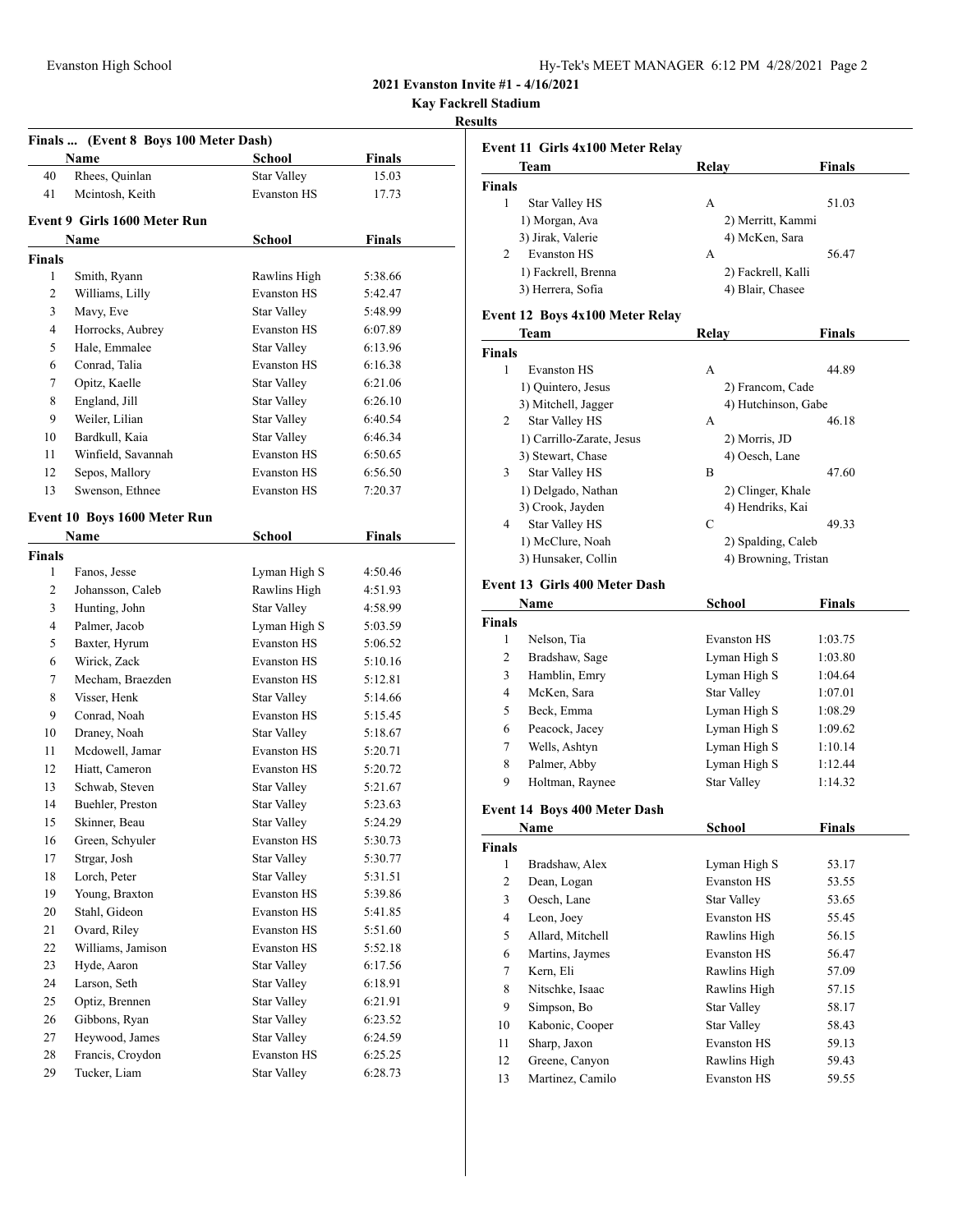**Kay Fackrell Stadium**

# **Results**

|                              | Finals  (Event 14 Boys 400 Meter Dash)  |                                    |                    |
|------------------------------|-----------------------------------------|------------------------------------|--------------------|
|                              | Name                                    | School                             | <b>Finals</b>      |
| 14                           | Jensen, Tristan                         | <b>Star Valley</b>                 | 59.68              |
| 15                           | Delgado, Nathan                         | <b>Star Valley</b>                 | 59.83              |
| 16                           | Browning, Tristan                       | <b>Star Valley</b>                 | 1:00.96            |
| 17                           | Burchard, Jake                          | Star Valley                        | 1:02.40            |
| 18                           | Welling, Jaydon                         | <b>Evanston HS</b>                 | 1:04.02            |
|                              | <b>Event 15 Girls 300 Meter Hurdles</b> |                                    |                    |
|                              | Name                                    | <b>School</b>                      | <b>Finals</b>      |
| <b>Finals</b>                |                                         |                                    |                    |
| 1                            | Nitschke, Eva                           | Rawlins High                       | 46.39              |
| $\overline{2}$               | Barker, Mia                             | <b>Evanston HS</b>                 | 47.61              |
| 3                            | Bluemel, Hallie                         | Lyman High S                       | 48.78              |
| $\overline{4}$               | Merritt, Kammi                          | <b>Star Valley</b>                 | 49.36              |
| 5                            | Barker, Stacia                          | <b>Evanston HS</b>                 | 49.74              |
| 6                            | Anderson, Morgan                        | Lyman High S                       | 51.10              |
| 7                            | Horrocks, Ellie                         | <b>Evanston HS</b>                 | 51.56              |
| 8                            | Gines, Lexi                             | Lyman High S                       | 52.62              |
| 9                            | Dandridge, Katie                        | <b>Star Valley</b>                 | 53.17              |
| 10                           | Davis, April                            | <b>Star Valley</b>                 | 1:03.12            |
| 11                           | Brice, Ashley                           | Lyman High S                       | 1:03.96            |
|                              | <b>Event 16 Boys 300 Meter Hurdles</b>  |                                    |                    |
|                              | Name                                    | <b>School</b>                      | <b>Finals</b>      |
| <b>Finals</b>                |                                         |                                    |                    |
| 1                            | Francom, Cade                           | <b>Evanston HS</b>                 | 40.91              |
| $\overline{2}$               | Quintero, Jesus                         | <b>Evanston HS</b>                 | 43.23              |
| 3                            | Guerrero, Mario                         | Rawlins High                       | 44.07              |
| 4                            | Barker, Kai                             | <b>Evanston HS</b>                 | 44.86              |
| 5                            | Brewer, Preston                         | Lyman High S                       | 45.63              |
| 6                            | Smith, Jase                             | Rawlins High                       | 45.87              |
| 7                            | Wiebellhaus, Lane                       | <b>Star Valley</b>                 | 48.66              |
|                              | <b>Event 17 Girls 800 Meter Run</b>     |                                    |                    |
|                              | Name                                    | School                             | <b>Finals</b>      |
| <b>Finals</b>                |                                         |                                    |                    |
| 1                            | Smith, Ryann                            | Rawlins High<br><b>Evanston HS</b> | 2:31.15            |
| 2                            | Ellingford, Seanna                      |                                    | 2:34.65            |
| 3                            | Mavy, Eve                               | <b>Star Valley</b>                 | 2:34.73            |
| $\overline{\mathbf{4}}$<br>5 | Conrad, Talia<br>Hale, Emmalee          | Evanston HS<br><b>Star Valley</b>  | 2:43.41<br>2:48.17 |
| 6                            | England, Jill                           | <b>Star Valley</b>                 | 2:48.87            |
| $\tau$                       | Horrocks, Aubrey                        | Evanston HS                        | 2:51.41            |
| 8                            | Bradshaw, Brilee                        | Lyman High S                       |                    |
| 9                            | Opitz, Kaelle                           | Star Valley                        | 2:53.70<br>2:53.97 |
| 10                           | Weiler, Lilian                          | Star Valley                        | 3:01.68            |
| 11                           | Sepos, Mallory                          | Evanston HS                        | 3:02.73            |
| 12                           | Bardkull, Kaia                          | <b>Star Valley</b>                 | 3:18.35            |
|                              |                                         |                                    |                    |
|                              | Event 18 Boys 800 Meter Run<br>Name     | School                             | <b>Finals</b>      |
| <b>Finals</b>                |                                         |                                    |                    |
| 1                            | Fanos, Jesse                            | Lyman High S                       | 2:06.58            |
| $\overline{c}$               | Hunting, John                           | Star Valley                        | 2:10.36            |
| 3                            | Nitschke, Isaac                         | Rawlins High                       | 2:11.35            |
|                              |                                         |                                    |                    |

| 4  | Johansson, Caleb  | Rawlins High       | 2:12.74 |
|----|-------------------|--------------------|---------|
| 5  | Allard, Mitchell  | Rawlins High       | 2:13.68 |
| 6  | Visser, Henk      | <b>Star Valley</b> | 2:15.50 |
| 7  | Conrad, Noah      | <b>Evanston HS</b> | 2:15.65 |
| 8  | Kern, Eli         | Rawlins High       | 2:16.68 |
| 9  | Wirick, Zack      | <b>Evanston HS</b> | 2:18.25 |
| 10 | Baxter, Hyrum     | <b>Evanston HS</b> | 2:19.26 |
| 11 | Palmer, Jacob     | Lyman High S       | 2:21.29 |
| 12 | Mecham, Braezden  | <b>Evanston HS</b> | 2:22.16 |
| 13 | Mcdowell, Jamar   | <b>Evanston HS</b> | 2:24.22 |
| 14 | Hiatt, Cameron    | <b>Evanston HS</b> | 2:24.70 |
| 15 | Strgar, Josh      | <b>Star Valley</b> | 2:26.53 |
| 16 | Buehler, Preston  | Star Valley        | 2:29.71 |
| 17 | Young, Braxton    | <b>Evanston HS</b> | 2:31.15 |
| 18 | Green, Schyuler   | <b>Evanston HS</b> | 2:32.78 |
| 19 | Stahl, Gideon     | <b>Evanston HS</b> | 2:35.43 |
| 20 | Bowen, Jason      | <b>Evanston HS</b> | 2:35.96 |
| 21 | Ovard, Riley      | <b>Evanston HS</b> | 2:36.84 |
| 22 | Draney, Noah      | <b>Star Valley</b> | 2:37.16 |
| 23 | Skinner, Beau     | Star Valley        | 2:40.92 |
| 24 | Lorch, Peter      | <b>Star Valley</b> | 2:41.55 |
| 25 | Schwab, Steven    | <b>Star Valley</b> | 2:42.81 |
| 26 | Larson, Seth      | <b>Star Valley</b> | 2:43.81 |
| 27 | Tucker, Liam      | <b>Star Valley</b> | 2:45.38 |
| 28 | Williams, Jamison | <b>Evanston HS</b> | 2:45.63 |
| 29 | Hyde, Aaron       | Star Valley        | 2:51.33 |
| 30 | Optiz, Brennen    | <b>Star Valley</b> | 2:58.44 |
| 31 | Gibbons, Ryan     | Star Valley        | 2:58.87 |
| 32 | Heywood, James    | <b>Star Valley</b> | 3:01.95 |
| 33 | Francis, Croydon  | <b>Evanston HS</b> | 3:02.49 |
|    |                   |                    |         |

#### **Event 19 Girls 200 Meter Dash**

|                | Name               | School             | <b>Finals</b> |
|----------------|--------------------|--------------------|---------------|
| <b>Finals</b>  |                    |                    |               |
| 1              | Jirak, Valerie     | <b>Star Valley</b> | 27.12         |
| $\overline{c}$ | McKen, Sara        | <b>Star Valley</b> | 28.50         |
| 3              | Hamblin, Emry      | Lyman High S       | 29.11         |
| 4              | Scheel, Carlee     | Rawlins High       | 29.19         |
| 5              | Nelson, Tia        | <b>Evanston HS</b> | 29.86         |
| 6              | Herrera, Sofia     | <b>Evanston HS</b> | 30.19         |
| 7              | Wright, Maddi      | Rawlins High       | 30.23         |
| 8              | Lonn, Morgan       | Rawlins High       | 30.42         |
| 9              | Fackrell, Brenna   | <b>Evanston HS</b> | 30.64         |
| 10             | Madsen, Rylee      | Lyman High S       | 31.31         |
| 11             | Holtman, Raynee    | <b>Star Valley</b> | 31.81         |
| 12             | Simpson, Ky        | <b>Star Valley</b> | 32.16         |
| 13             | Thomas, Rhyan      | Lyman High S       | 32.36         |
| 14             | Navarro, Paloma    | <b>Evanston HS</b> | 32.68         |
| 15             | Fernandez, Kyndall | <b>Evanston HS</b> | 33.17         |
| 16             | Steed, Nyia        | Star Valley        | 33.23         |

# **Event 20 Boys 200 Meter Dash**

|        | Name             | School             | <b>Finals</b> |  |
|--------|------------------|--------------------|---------------|--|
| Finals |                  |                    |               |  |
|        | Hutchinson, Gabe | Evanston HS        | 23.46         |  |
| 2      | Navarro, Juan    | <b>Evanston HS</b> | 24.26         |  |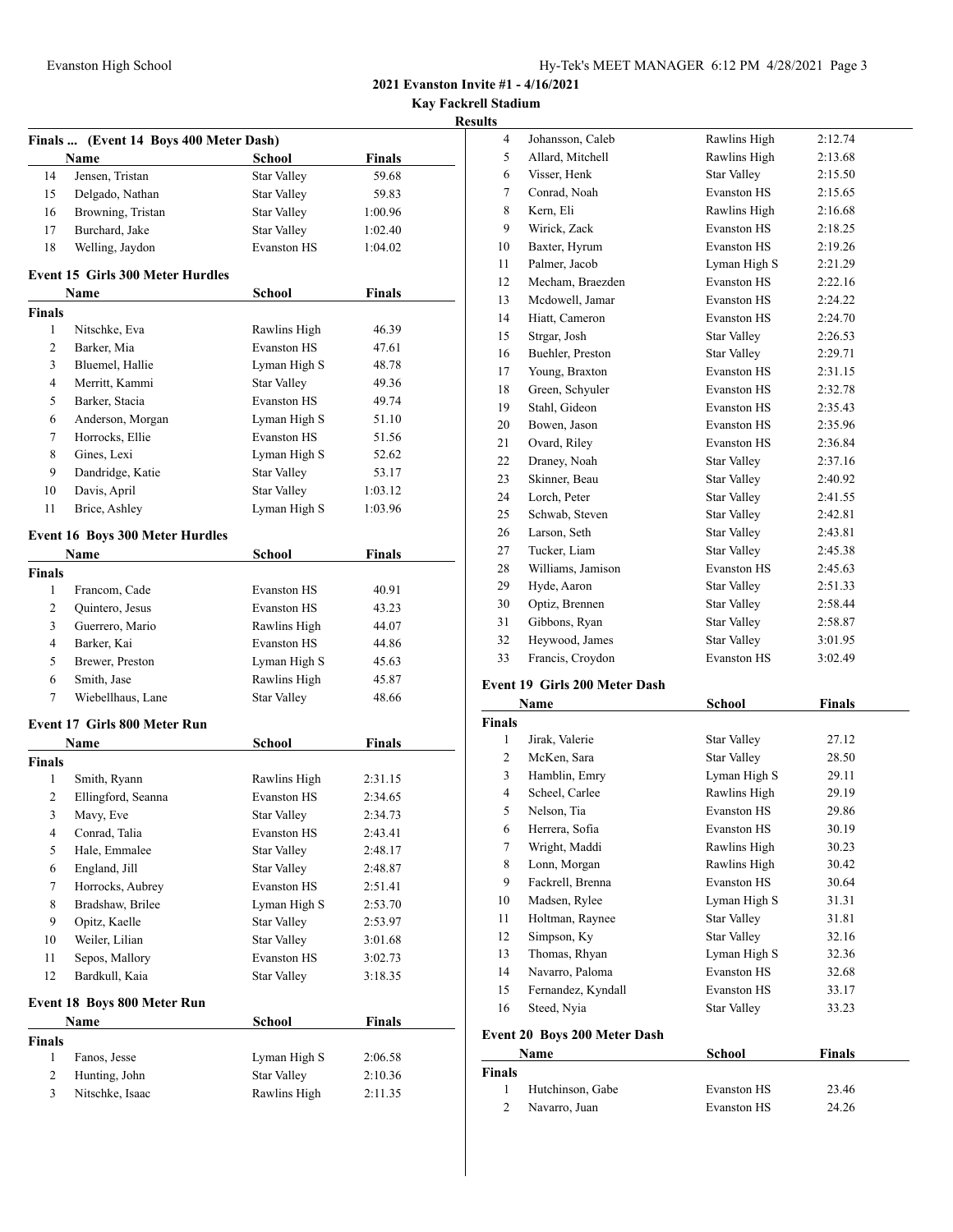| Hy-Tek's MEET MANAGER $6:12$ PM $4/28/2021$ Page 4 |  |  |  |
|----------------------------------------------------|--|--|--|
|----------------------------------------------------|--|--|--|

**Kay Fackrell Stadium**

#### **Results**

|                | Finals  (Event 20 Boys 200 Meter Dash) |                    |               |
|----------------|----------------------------------------|--------------------|---------------|
|                | Name                                   | School             | Finals        |
| 3              | Morris, JD                             | <b>Star Valley</b> | 24.51         |
| 4              | Cervantes, Gustavo                     | <b>Evanston HS</b> | 24.61         |
| 5              | Oesch, Lane                            | <b>Star Valley</b> | 24.88         |
| 6              | Smith, Jase                            | Rawlins High       | 24.92         |
| 7              | Simpson, Bo                            | <b>Star Valley</b> | 25.89         |
| 8              | Martins, Jaymes                        | <b>Evanston HS</b> | 25.92         |
| 9              | Morrow, Cohen                          | <b>Evanston HS</b> | 25.96         |
| 10             | Sims, Hunter                           | <b>Evanston HS</b> | 26.25         |
| 11             | Spalding, Caleb                        | <b>Star Valley</b> | 26.35         |
| 12             | Moberley, Ethan                        | <b>Evanston HS</b> | 26.41         |
| 13             | Randall, Karter                        | <b>Evanston HS</b> | 26.52         |
| 14             | Martinez, Camilo                       | <b>Evanston HS</b> | 27.06         |
| 15             | Kabonic, Cooper                        | <b>Star Valley</b> | 27.07         |
| 16             | Browning, Tristan                      | Star Valley        | 27.39         |
| 17             | Naylor, Bryce                          | <b>Star Valley</b> | 27.41         |
| 18             | Veigel, Clayton                        | Star Valley        | 27.46         |
| 19             | Huntsman, Carter                       | Lyman High S       | 27.66         |
| 20             | Adcock, Caleb                          | <b>Star Valley</b> | 27.68         |
| 21             | Hatch, Morgan                          | Lyman High S       | 28.15         |
| 22             | Briscoe, Jeremy                        | <b>Evanston HS</b> | 28.25         |
| 23             | Hunsaker, Collin                       | <b>Star Valley</b> | 28.57         |
| 24             | Burchard, Jake                         | Star Valley        | 28.60         |
| 25             | Welling, Jaydon                        | <b>Evanston HS</b> | 29.01         |
| 26             | Hogman, Kyler                          | <b>Evanston HS</b> | 29.06         |
| 27             | Southwick, Jack                        | Star Valley        | 29.34         |
| 28             | Cazier, Gavin                          | <b>Star Valley</b> | 29.72         |
| 29             | Shumway, Robert                        | Star Valley        | 30.37         |
| 30             | Mcintosh, Keith                        | <b>Evanston HS</b> | 39.38         |
| ---            | Jensen, Tristan                        | Star Valley        | DQ            |
|                | <b>Event 21 Girls 3200 Meter Run</b>   |                    |               |
|                | Name                                   | School             | <b>Finals</b> |
| <b>Finals</b>  |                                        |                    |               |
| 1              | Jensen, Elena                          | Lyman High S       | 10:17.91      |
| 2              | Staheli, Jamie                         | Lyman High S       | 11:00.75      |
|                | Event 22 Boys 3200 Meter Run           |                    |               |
|                | Name                                   | School             | Finals        |
| <b>Finals</b>  |                                        |                    |               |
| 1              | Weaver, Siler                          | <b>Evanston HS</b> | 10:17.91      |
| $\overline{c}$ | Parks, Derek                           | <b>Evanston HS</b> | 11:00.75      |
|                | Event 23 Girls 4x400 Meter Relay       |                    |               |
|                | Team                                   | Relay              | <b>Finals</b> |
| <b>Finals</b>  |                                        |                    |               |
| 1              | <b>Evanston HS</b>                     | A                  | 3:56.00       |
|                | Event 24 Boys 4x400 Meter Relay        |                    |               |
|                | Team                                   | Relay              | <b>Finals</b> |
| <b>Finals</b>  |                                        |                    |               |
| 1              | <b>Evanston HS</b>                     | А                  | 3:55.99       |

|               | Name                | School             | <b>Finals</b> |
|---------------|---------------------|--------------------|---------------|
| <b>Finals</b> |                     |                    |               |
|               | Nowakowski, Savanna | <b>Evanston HS</b> | $9 - 00.00$   |
| 2             | Barker, Mia         | <b>Evanston HS</b> | 8-00.00       |
| 3             | Asay, Ellie         | <b>Evanston HS</b> | $6 - 06.00$   |
| 3             | Simpson, Ky         | Star Valley        | $6 - 06.00$   |
| 5             | Steed, Nyia         | Star Valley        | $6 - 00.00$   |
| 5             | Blair, Chasee       | <b>Evanston HS</b> | $6 - 00.00$   |

# **Event 26 Boys Pole Vault**

| Name                   | School             | <b>Finals</b> |
|------------------------|--------------------|---------------|
|                        |                    |               |
| Bradshaw, Braxton      | Lyman High S       | 13-06.00      |
| Bradshaw, Carter       | Lyman High S       | 11-06.00      |
| Carrillo-Zarate, Jesus | Star Valley        | 11-06.00      |
| Philpot, Beau          | <b>Star Valley</b> | 10-00.00      |
| Gillies, Tayo          | <b>Evanston HS</b> | 10-00.00      |
| Mitchell, Jagger       | <b>Evanston HS</b> | 10-00.00      |
| Bradshaw, Braydon      | Lyman High S       | 10-00.00      |
| Rammell, Eil           | <b>Star Valley</b> | 10-00.00      |
| Gregory, Sam           | Lyman High S       | 9-06.00       |
| Palmer, Landon         | <b>Evanston HS</b> | 9-00.00       |
| Greene, Canyon         | Rawlins High       | 8-06.00       |
| Ponciano, Deegan       | <b>Star Valley</b> | 8-00.00       |
| Morrow, Cohen          | <b>Evanston HS</b> | ΝH            |
| Hogman, Kyler          | <b>Evanston HS</b> | NH            |
| Bowen, Steven          | <b>Evanston HS</b> | NH            |
| Moberley, Ethan        | <b>Evanston HS</b> | NH            |
| Johnson, Kaiden        | Star Valley        | NH            |
|                        |                    |               |

#### **Event 27 Girls High Jump**

| Name          |                       | School             | <b>Finals</b> |
|---------------|-----------------------|--------------------|---------------|
| <b>Finals</b> |                       |                    |               |
| 1             | Barker, Stacia        | <b>Evanston HS</b> | $5-02.00$     |
| 1             | Jirak, Valerie        | <b>Star Valley</b> | $5-02.00$     |
| 3             | Bradshaw, Sage        | Lyman High S       | $4 - 10.00$   |
| 3             | Nowakowski, Savanna   | <b>Evanston HS</b> | $4 - 10.00$   |
| 5             | Dandridge, Katie      | Star Valley        | 4-08.00       |
| 6             | Anderson, Morgan      | Lyman High S       | 4-06.00       |
| 7             | Bradshaw, Brilee      | Lyman High S       | $4 - 04.00$   |
| 7             | Scheel, Carlee        | Rawlins High       | $4 - 04.00$   |
| 9             | Christiansen, Mikayla | <b>Star Valley</b> | No Data       |
|               |                       |                    |               |

# **Event 28 Boys High Jump**

| Name          |                   | School             | Finals      |  |
|---------------|-------------------|--------------------|-------------|--|
| <b>Finals</b> |                   |                    |             |  |
| 1             | Kern, Eli         | Rawlins High       | $7 - 00.00$ |  |
| 2             | Bradshaw, Braxton | Lyman High S       | $6 - 00.00$ |  |
| 3             | Blair, Carter     | <b>Evanston HS</b> | $5 - 10.00$ |  |
| 4             | Barker, Kai       | <b>Evanston HS</b> | 5-08.00     |  |
| 4             | Bowen, Wade       | <b>Evanston HS</b> | 5-08.00     |  |
| 6             | Clinger, Khale    | Star Valley        | 5-06.00     |  |
| 7             | Gregory, Sam      | Lyman High S       | 5-04.00     |  |
|               | Southwick, Jack   | <b>Star Valley</b> | NΗ          |  |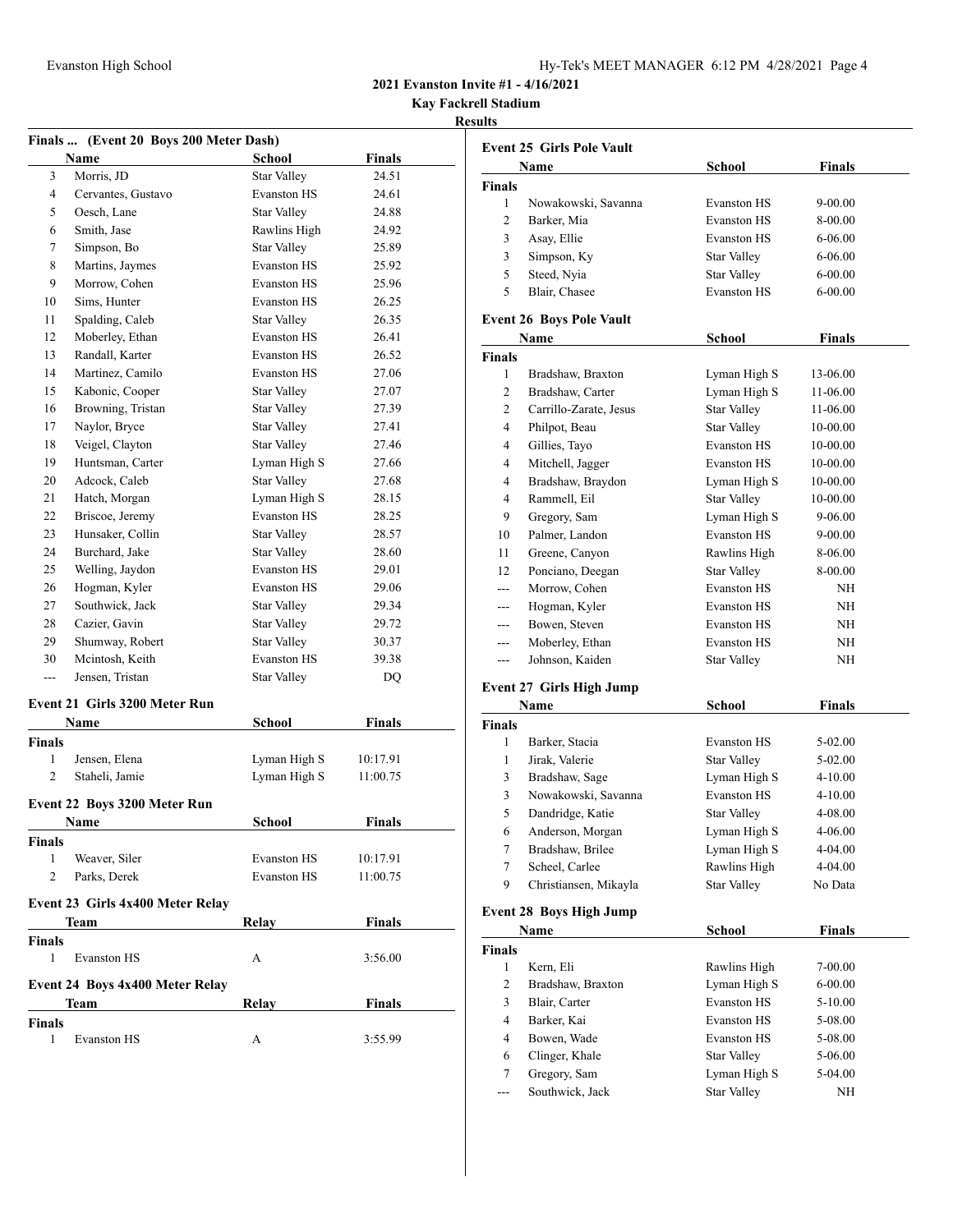| Hy-Tek's MEET MANAGER 6:12 PM 4/28/2021 Page 5 |  |  |  |
|------------------------------------------------|--|--|--|
|------------------------------------------------|--|--|--|

**Kay Fackrell Stadium**

## **Results**

|                | Finals  (Event 28 Boys High Jump) |                    |               |
|----------------|-----------------------------------|--------------------|---------------|
|                | Name                              | <b>School</b>      | <b>Finals</b> |
| $\overline{a}$ | Quintero, Jesus                   | <b>Evanston HS</b> | NΗ            |
| ---            | Gaskell, Simon                    | Star Valley        | NΗ            |
| ---            | Crook, Jayden                     | <b>Star Valley</b> | NΗ            |
| ---            | Jenkins, Trevan                   | <b>Star Valley</b> | NΗ            |
|                | <b>Event 29 Girls Long Jump</b>   |                    |               |
|                | Name                              | School             | <b>Finals</b> |
| <b>Finals</b>  |                                   |                    |               |
| 1              | Bradshaw, Sage                    | Lyman High S       | 16-00.00      |
| $\overline{c}$ | Wright, Maddi                     | Rawlins High       | 14-10.50      |
| 3              | Asay, Ellie                       | <b>Evanston HS</b> | 14-06.00      |
| 4              | Bradshaw, Caroline                | Lyman High S       | 14-04.00      |
| 5              | Thomas, Rhyan                     | Lyman High S       | 14-03.00      |
| 6              | Wells, Ashtyn                     | Lyman High S       | 13-11.00      |
| 7              | Kabonic, Avery                    | <b>Star Valley</b> | 13-09.00      |
| 8              | Fackrell, Kalli                   | <b>Evanston HS</b> | 13-07.00      |
| 9              | Blair, Chasee                     | <b>Evanston HS</b> | 13-06.00      |
| 10             | Fluckiger, Airianna               | Star Valley        | 12-06.00      |
| 11             | Fackrell, Brenna                  | <b>Evanston HS</b> | 12-04.50      |
| 12             | Herrera, Sofia                    | <b>Evanston HS</b> | 12-02.50      |
| 13             | Merritt, Kammi                    | Star Valley        | 12-02.00      |
| 14             | Navarro, Paloma                   | <b>Evanston HS</b> | 11-11.00      |
| 15             | Fernandez, Kyndall                | <b>Evanston HS</b> | 11-09.50      |
| 16             | Petersen, Taylor                  | <b>Evanston HS</b> | 11-04.50      |
| 17             | Jensen, Sky                       | <b>Evanston HS</b> | 10-03.50      |
|                | <b>Event 30 Boys Long Jump</b>    |                    |               |
|                | Name                              | School             | <b>Finals</b> |
| <b>Finals</b>  |                                   |                    |               |
| 1              | Clinger, Gabe                     | Star Valley        | 20-03.00      |
| 2              | Guerrero, Mario                   | Rawlins High       | 19-06.00      |
| 3              | Bradshaw, Alex                    | Lyman High S       | 18-07.00      |
| 4              | Clinger, Khale                    | <b>Star Valley</b> | 17-11.00      |
| 5              | Reichenberg, Ethan                | <b>Evanston HS</b> | 16-07.50      |
| 6              | Bowen, Jason                      | <b>Evanston HS</b> | 15-06.00      |
| 6              | Southwick, Jack                   | <b>Star Valley</b> | 15-06.00      |
| 8              | Palmer, Landon                    | <b>Evanston HS</b> | 15-04.00      |
| 9              | Naylor, Bryce                     | Star Valley        | 15-03.50      |
| 10             | Cendejas, Kevin                   | <b>Evanston HS</b> | 15-02.00      |
| 11             | Adcock, Caleb                     | <b>Star Valley</b> | 14-11.00      |
| 12             | Gaskell, Simon                    | Star Valley        | 14-04.00      |
| 13             | Kabonic, Cooper                   | Star Valley        | 14-02.00      |
| 14             | Shumway, Robert                   | <b>Star Valley</b> | 13-11.00      |
| 15             | Cazier, Gavin                     | Star Valley        | 13-05.00      |
| 16             | Huntsman, Carter                  | Lyman High S       | 13-02.00      |
| 17             | Kemp, Brigham                     | Lyman High S       | 12-09.00      |
| 18             | Bowen, Steven                     | <b>Evanston HS</b> | 12-04.00      |
|                | <b>Event 31 Girls Triple Jump</b> |                    |               |
|                | Name                              | School             | <b>Finals</b> |
| <b>Finals</b>  |                                   |                    |               |
| 1              | Morgan, Ava                       | Star Valley        | 32-06.00      |
| 2              | Lonn, Morgan                      | Rawlins High       | 31-10.50      |
| 3              | Wells, Ashtyn                     | Lyman High S       | 30-02.50      |

| ,uns           |                                    |                    |               |  |
|----------------|------------------------------------|--------------------|---------------|--|
| 4              | Hale, Emmalee                      | <b>Star Valley</b> | 29-07.00      |  |
| 5              | Fackrell, Kalli                    | <b>Evanston HS</b> | 29-06.75      |  |
| 6              | Fluckiger, Airianna                | Star Valley        | 28-11.50      |  |
| 7              | Thomas, Rhyan                      | Lyman High S       | 28-10.50      |  |
| 8              | Asay, Ellie                        | <b>Evanston HS</b> | 27-10.00      |  |
| 9              | Jensen, Sky                        | <b>Evanston HS</b> | 24-01.00      |  |
|                |                                    |                    |               |  |
|                | <b>Event 32 Boys Triple Jump</b>   |                    |               |  |
|                | Name                               | <b>School</b>      | <b>Finals</b> |  |
| <b>Finals</b>  |                                    |                    |               |  |
| 1              | Guerrero, Mario                    | Rawlins High       | 42-07.50      |  |
| $\overline{c}$ | Clinger, Gabe                      | <b>Star Valley</b> | 41-03.00      |  |
| 3              | Bradshaw, Alex                     | Lyman High S       | 38-08.00      |  |
| 4              | Clinger, Khale                     | <b>Star Valley</b> | 37-08.50      |  |
| 5              | Bowen, Wade                        | <b>Evanston HS</b> | 37-05.50      |  |
| 6              | Bowen, Jason                       | <b>Evanston HS</b> | 36-09.50      |  |
| 7              | Gillies, Tayo                      | <b>Evanston HS</b> | 36-00.00      |  |
| 8              | Ovard, Riley                       | <b>Evanston HS</b> | 35-09.50      |  |
| 9              | Delgado, Nathan                    | <b>Star Valley</b> | 35-06.50      |  |
| 10             | Hendriks, Kai                      | <b>Star Valley</b> | 33-04.50      |  |
| 11             | Kemp, Brigham                      | Lyman High S       | 30-07.00      |  |
|                | <b>Event 33 Girls Discus Throw</b> |                    |               |  |
|                | Name                               | <b>School</b>      | <b>Finals</b> |  |
| <b>Finals</b>  |                                    |                    |               |  |
| 1              | Hansen, Brice                      | Lyman High S       | 105-02.50     |  |
| 2              | Gertsch, Emily                     | <b>Star Valley</b> | 104-09        |  |
| 3              | Moffat, Elizabeth                  | <b>Star Valley</b> | 97-06         |  |
| 4              | Griggs, Aspen                      | <b>Evanston HS</b> | 93-04.50      |  |
| 5              | Dickerson, Kendall                 | Lyman High S       | 92-05         |  |
| 6              | Bradshaw, Caroline                 | Lyman High S       | 91-09         |  |
| 7              | Mentzel, Marinna                   | <b>Evanston HS</b> | 88-09         |  |
| 8              | Gregory, Bo                        | Lyman High S       | 83-11         |  |
| 9              | Moffatt, Emma                      | <b>Star Valley</b> | 82-11.50      |  |
| 10             | Moffat, Matashaia                  | <b>Star Valley</b> | 79-11.50      |  |
| 11             | Kunz, Shaely                       | <b>Star Valley</b> | 78-01.50      |  |
| 12             | McMurtrey, Jessica                 | <b>Evanston HS</b> | 77-01         |  |
| 13             | Carlson, Christy Grace             | Star Valley        | 74-11.50      |  |
| 14             | Christiansen, Mikayla              | <b>Star Valley</b> | 69-11         |  |
| 15             | White, Carlee                      | Star Valley        | 68-09         |  |
| 16             | Doss, Mollyanne                    | <b>Star Valley</b> | $65 - 10$     |  |
| 17             | Dzida, Samantha                    | <b>Star Valley</b> | $64 - 11$     |  |
| 18             | Hernandez, Ashley                  | Rawlins High       | 62-04.50      |  |
| 19             | Young, Jenna                       | <b>Star Valley</b> | 61-02         |  |
| 20             | Tucker, Lily                       | <b>Star Valley</b> | 60-01         |  |
| 21             | Hunsaker, Emma                     | <b>Star Valley</b> | 59-02         |  |
| 22             | Schmidt, Kyndal                    | <b>Evanston HS</b> | 58-10         |  |
| 23             | Almanza, Emalitzy                  | <b>Star Valley</b> | 56-08         |  |
| 24             | Norris, Grace                      | <b>Evanston HS</b> | 56-05         |  |
| 25             | Madsen, Rylee                      | Lyman High S       | 51-04         |  |
| 26             | Daniel, Maggie                     | <b>Star Valley</b> | 50-05.50      |  |
| 27             | Erickson, Sarai                    | <b>Star Valley</b> | 49-06         |  |
| 28             | Matthews, Lexi                     | <b>Evanston HS</b> | 48-09         |  |
| 29             | Herbert, Grace                     | <b>Star Valley</b> | 48-06         |  |
| 30             | Smith, Madison                     | <b>Star Valley</b> | 41-10         |  |
|                |                                    |                    |               |  |